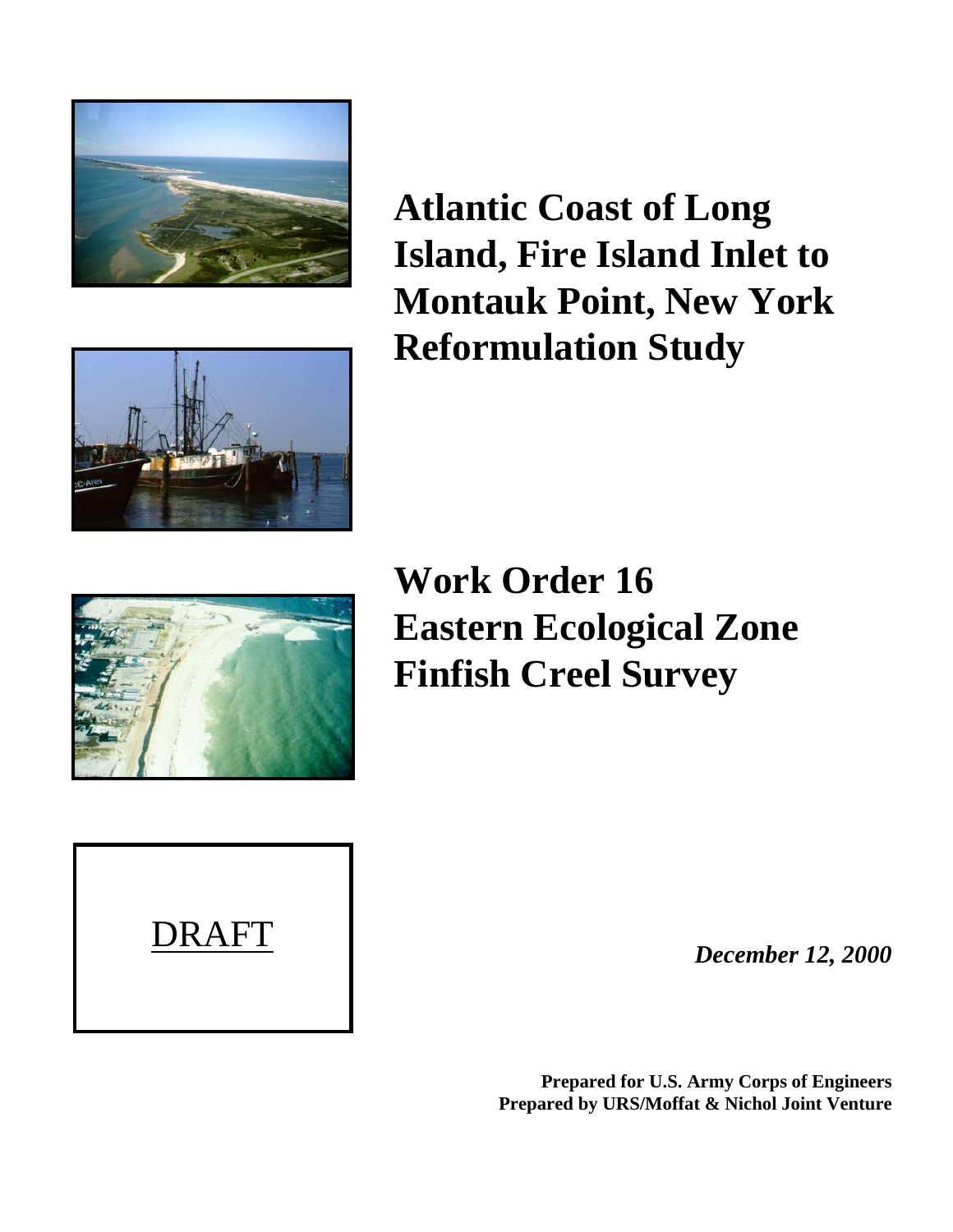### **Executive Summary**

Finfish creel surveys were conducted along the south shore and adjacent bays of Long Island, New York between April and October 2000. Creel surveys are generally conducted to determine the species of fish being caught from a given area by one or more types of user groups.

The creel surveys were conducted as part of the Generalized Shore Zone Ecological Inventory of Selected Areas in the Eastern Zone of the study area being studied under the Fire Island to Montauk Point Reformulation Study. The entire area under study consists of the 83-mile reach from Fire Island Inlet to Montauk Point, NY out to a distance of approximately 1.5 miles offshore. The distance offshore is based on the approximate maximum distance of the proposed sand borrow areas being considered for the project. For the purposes of this report however, the study area includes the south shore and adjacent bays of Long Island between Heckscher State Park and Montauk Point, NY. Although surveys were conducted in the western portion of the study area (i.e., from Heckscher State Park east to Westhampton Beach) in order to characterize overall fishing pressure, efforts were concentrated in the eastern-most sections due to an overall lack of creel data in this region. The United States Army Corps of Engineers – New York District and the New York State Department of Environmental Conservation are project sponsors.

Various user groups were interviewed including 100 surf fishermen, 12 recreational fleet captains, and 6 commercial boat captains. Attempts were made to conduct interviews with a total of 12 commercial boat captains; those captains sailing from Montauk Point however, refused to participate. Those commercial captains that did participate sail from Shinnecock Fishermen's Cooperative.

The objectives of the finfish creel survey were: (1) to characterize the recreational, and to a lesser degree, the commercial fisheries use of waters in the study area among the various user groups; and (2) to gain data pertaining to what finfish and/or other non-target species are being taken or observed by the various user groups.

Under the supervision of the New York District, a survey questionnaire was developed to facilitate the data collection process. In addition to identifying target species, respondents were asked to provide additional information pertaining to incidental catches, distance traveled for a given fishing trip, and level of fishing effort.

Of the 100 surf fishermen interviewed, 81 fished the waters of the study area for the majority of their fishing trips. The remaining 19 fishermen did not fish in the waters of the study area for the majority of their fishing trips due to the distance they needed to travel to reach the beaches and bays. Of the 12 open and private charter boat captains interviewed, all captains generally fished the waters of, or in close proximity to, the study area. The variation in terms of areas fished was a function of species sought and time of year. In general, open and private charter boat captains fished the waters within or in close proximity to the study area during the late summer, fall, and early winter for the majority of their fishing trips. Charter boat captains concentrated fishing efforts in waters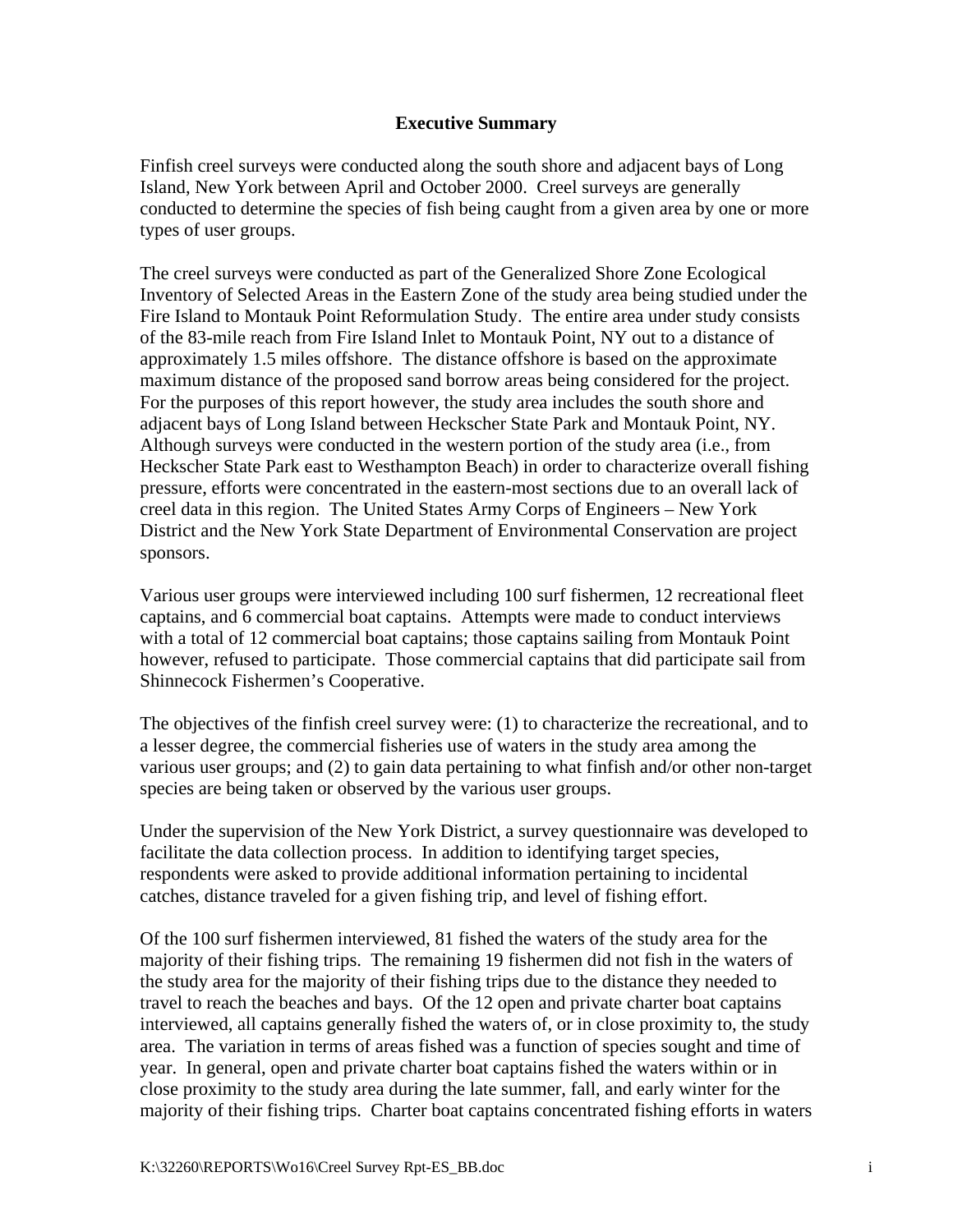### **INTRODUCTION**

The Fire Island Inlet to Montauk Point Reformulation Study is provides for an evaluation of beach erosion control and hurricane protection measures along the 83-mile reach of the Atlantic Coast of New York from Fire Island Inlet to Montauk Point. In support of this proposed study, the ecological resources of the beach, intertidal, and subtidal zones have become subject to extensive analysis. The ecological resources of the eastern-most section of the study area, from Shinnecock Inlet to Montauk Point, are being surveyed in greater detail due to a lack of existing data. This report presents the results of a finfish creel survey that was conducted in conjunction with the ecological resources study program. The finfish creel survey was conducted between April and October 2000. For the purposes of this report, the study area includes the south shore and adjacent bays of Long Island between Heckscher State Park and Montauk Point, NY out to a distance of approximately 1.5 miles offshore. The distance offshore is based on the approximate maximum distance of the proposed sand borrow areas being considered for the project. Depths in the study area range from the intertidal zone to an average maximum depth of approximately 10 fathoms. Although surveys were conducted in the western portion of the study area (i.e., from Heckscher State Park east to Westhampton Beach) in order to characterize overall fishing pressure, efforts were concentrated in the eastern-most sections due to an overall lack of existing creel data in this region. A map of the study area is presented in Figure 1. The United States Army Corps of Engineers – New York District and the New York State Department of Environmental Conservation are project sponsors.

The finfish creel survey program was conducted under Work Order 16 of the Generalized Shore Zone Ecological Inventory of Selected Areas in the Eastern Zone (Contract DACW61-97-D-0007). Surveys were conducted with 100 surf fishermen, 12 recreational fleet captains and 6 commercial fleet captains. The original scope of work under this Work Order required that surveys be conducted with a total of 12 commercial fleet captains located in both Shinnecock Fishermen's Cooperative and Montauk Harbor. While surveys were successfully conducted with commercial fleet captains in Shinnecock Fishermen's Coop, those captains sailing from Montauk Harbor declined to participate.

The objectives of the finfish creel survey program are: (1) to characterize the recreational, and to a lesser degree, the commercial fishing industry's use of waters in the study area among the various user groups; and (2) to gain data pertaining to what finfish and/or other non-target species are being taken or observed by the various user groups.

### **METHODOLOGY**

The finfish creel survey program was generally conducted by questioning potential respondents while actively fishing. Interviews with commercial and recreational boat captains were conducted dockside. All interviews were conducted during daylight hours. Potential respondents were approached by the interviewer who identified himself as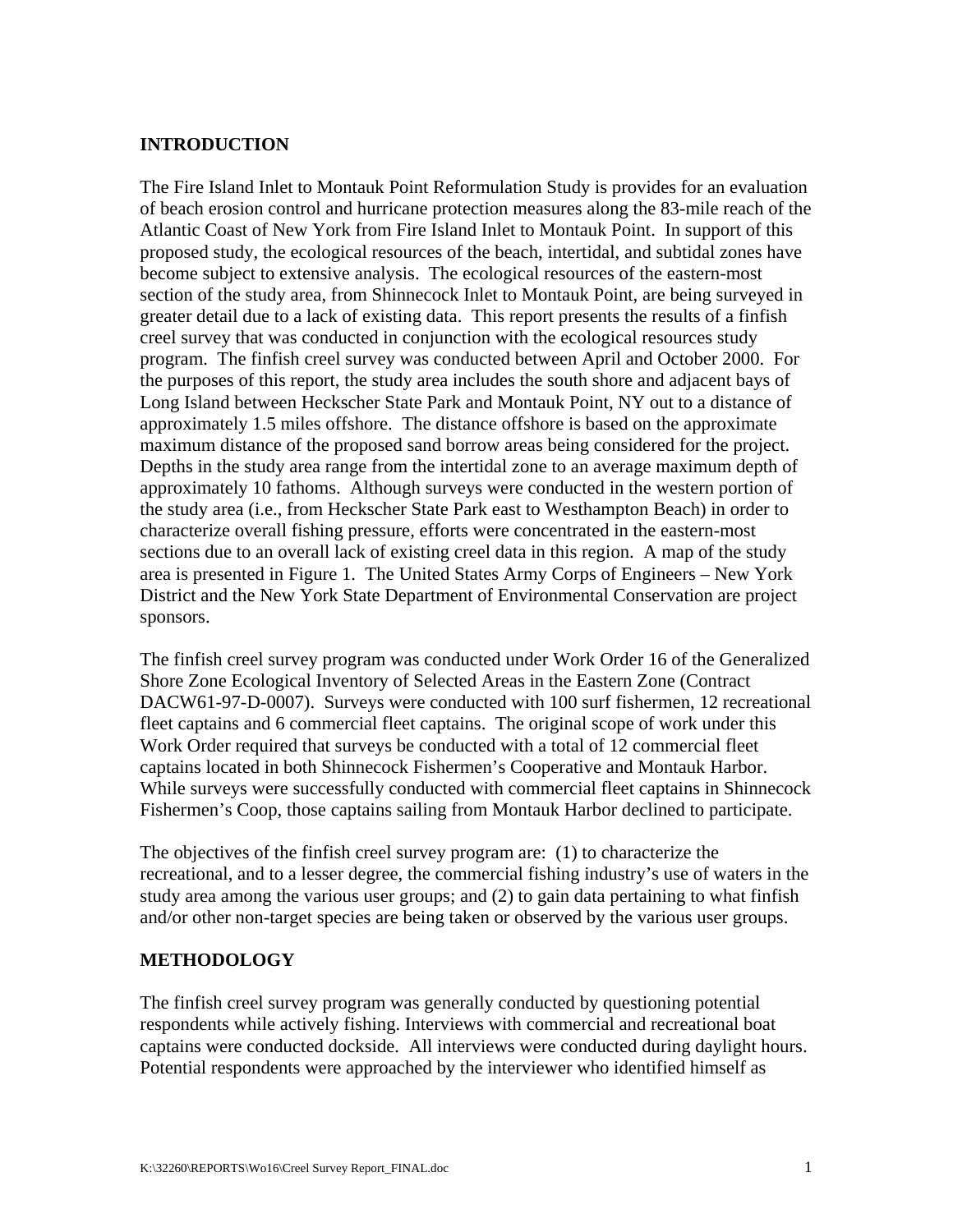working on behalf of the US Army Corps of Engineers – NY District. An overview of the study was provided, as well as an explanation of the finfish creel survey.

Individuals participating with the survey were asked a series of questions listed on a questionnaire developed under the direct supervision of the New York District. The questionnaire was developed to facilitate data collection as well as to standardize the data collection process. A copy of the questionnaire is presented as Attachment 1. In addition to asking about target finfish species, a given respondent was asked to provide information pertaining to the following:

- Areas typically fished
- Fishing effort
- Required travel distance to fishing grounds
- Depths of water typically fished if from a boat
- Fishing interest as a function of season
- Incidental catches of by-catch/non-target species
- Incidental sightings of marine mammals and/or sea turtles

Interviews were completed in a manner that would not interfere with the business practices and/or recreation of respondents. All data were recorded on the questionnaire form for subsequent analysis. Interviews were conducted in the following areas:

- 
- 
- Fire Island National Seashore Hither Hills State Park
- 
- Westhampton Beach Shagwong Point
- Hampton Beach
- Heckscher State Park Shinnecock Bay Area
- Smith Point Amagansett Beach
	-
- Center Moriches Montauk Point State Park
	-

Interviews with charter boat captains were conducted at Oakland's Marina (Shinnecock Bay area) and Montauk Harbor. Commercial boat captains were interviewed at the Shinnecock Fishermen's Cooperative. Attempts were made to conduct interviews with commercial boat captains in Montauk Harbor, but they declined the opportunity to comment. Please refer to Figure 1 for a map of the areas where interviews were conducted.

## **RESULTS**

It was noted that, with exception to the commercial boat captains sailing from Montauk Harbor, all respondents were fully cooperative with the objectives and procedure of the survey. In the course of conversation with respondents, although it was not directly related to the objectives of the survey, it was noted that 100% of those interviewed were in favor of the proposed beach replenishment program being evaluated. All of those interviewed expressed their support of a structural solution to the coastal erosion that is currently affecting the south shore of Long Island between Fire Island Inlet and Montauk Point. Coastal erosion is of particular concern to those boat captains using Shinnecock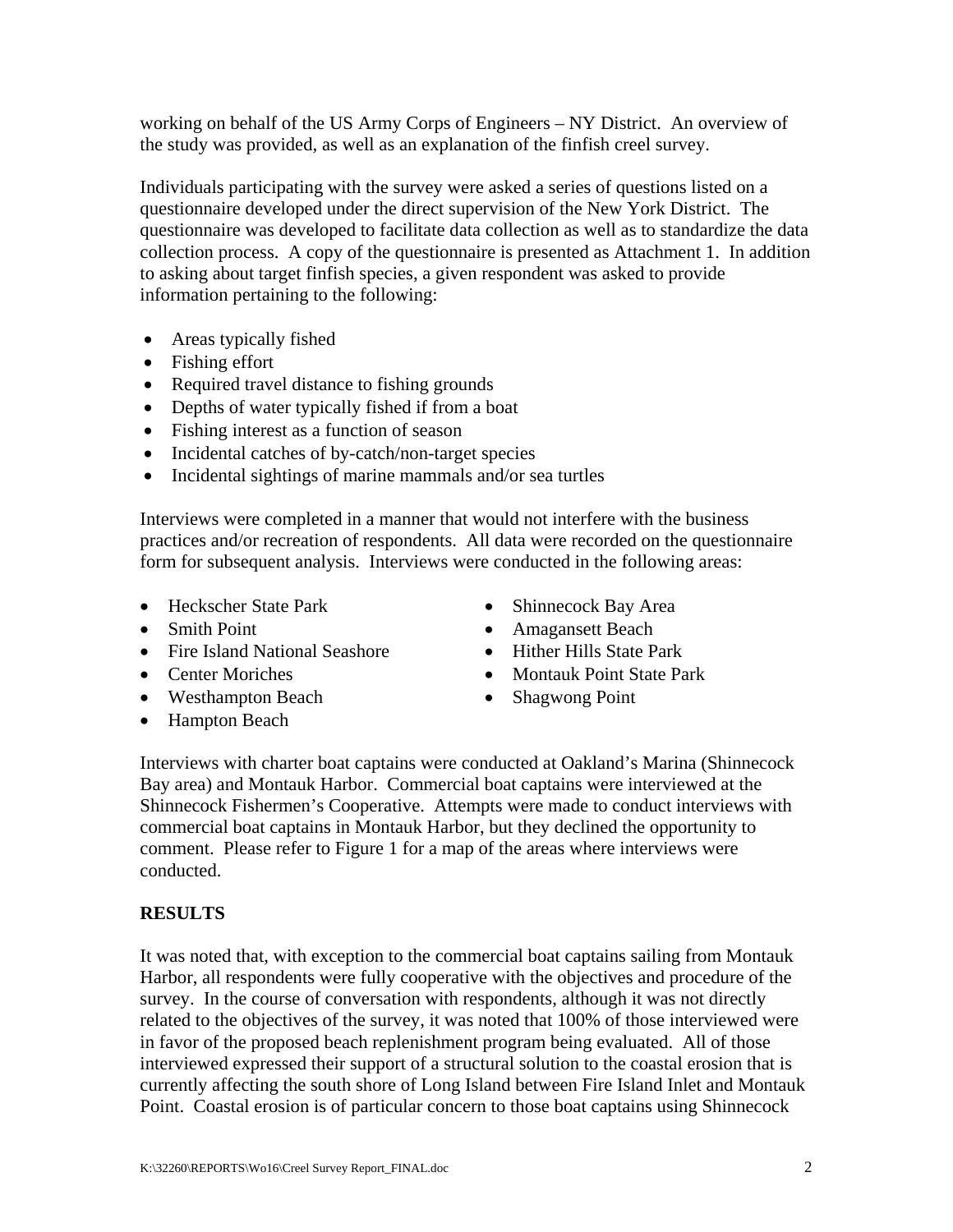Inlet as passage to interior waterways and docks. These captains note that waters immediately to the south and east of Shinnecock Inlet have become extremely dangerous due to the bars that have developed as a result of offshore transport and subsequent deposition of sediments. They feel that a structural beach replenishment program can provide safe passage.

The following sections present the results of the finfish creel survey by user group. Data are presented qualitatively based on a six-month survey effort. When discussing frequency of fishing and levels of fishing effort, the 'majority' of time spent fishing any given area is defined as more than half of the average number of trips made by a given individual boater or angler.

When interviewing boat captains, it was difficult for respondents to identify any specific location within the study area. Responses were therefore categorized by water depths (expressed in fathoms) and, in some cases, given in terms of distance from shore (e.g., miles). Additionally, when interviewing shore-bound anglers, it was difficult for respondents to definitively express the number of trips one made on a yearly basis. Annual fishing effort was therefore expressed as an average number based on the number of trips made in a two-month period.

When discussing areas typically fished with shore-bound anglers, data are presented by geographic reach. For the purposes of this report, the reaches of the study area are as follows:

- Reach 1 Heckscher State Park to Center Moriches
- Reach 2 Westhampton Beach to Shinnecock Bay
- Reach 3 Amagansett Beach to Hither Hills State Park
- Reach 4 Montauk Point State Park to Shagwong Point

Shore-bound anglers often replied that they fished many different beaches in a given area in one fishing trip. This is due to the transient nature of migrating schools of fish and because fishermen often change fishing location after short periods of time. It was therefore difficult to determine overall fishing effort and the location where an angler spends the majority of his or her time. By presenting a map that included the four reaches of the study area, an individual could confidently state that he or she fished one or more reaches for the majority of trips made. This method proved to be valuable when processing results.

The number of trips made by shore-bound anglers to particular reaches was converted so that an overall percent fishing effort could be estimated. Note that survey effort was concentrated in the eastern most portion of Reach 2 and all of Reaches 3 and 4, as per the requirements of Work Order 16. Efforts were made in Reaches 1 and 2 so as to characterize overall fishing pressure within the entire 83-mile extent of the Fire Island Inlet to Montauk Point Reformulation Study area.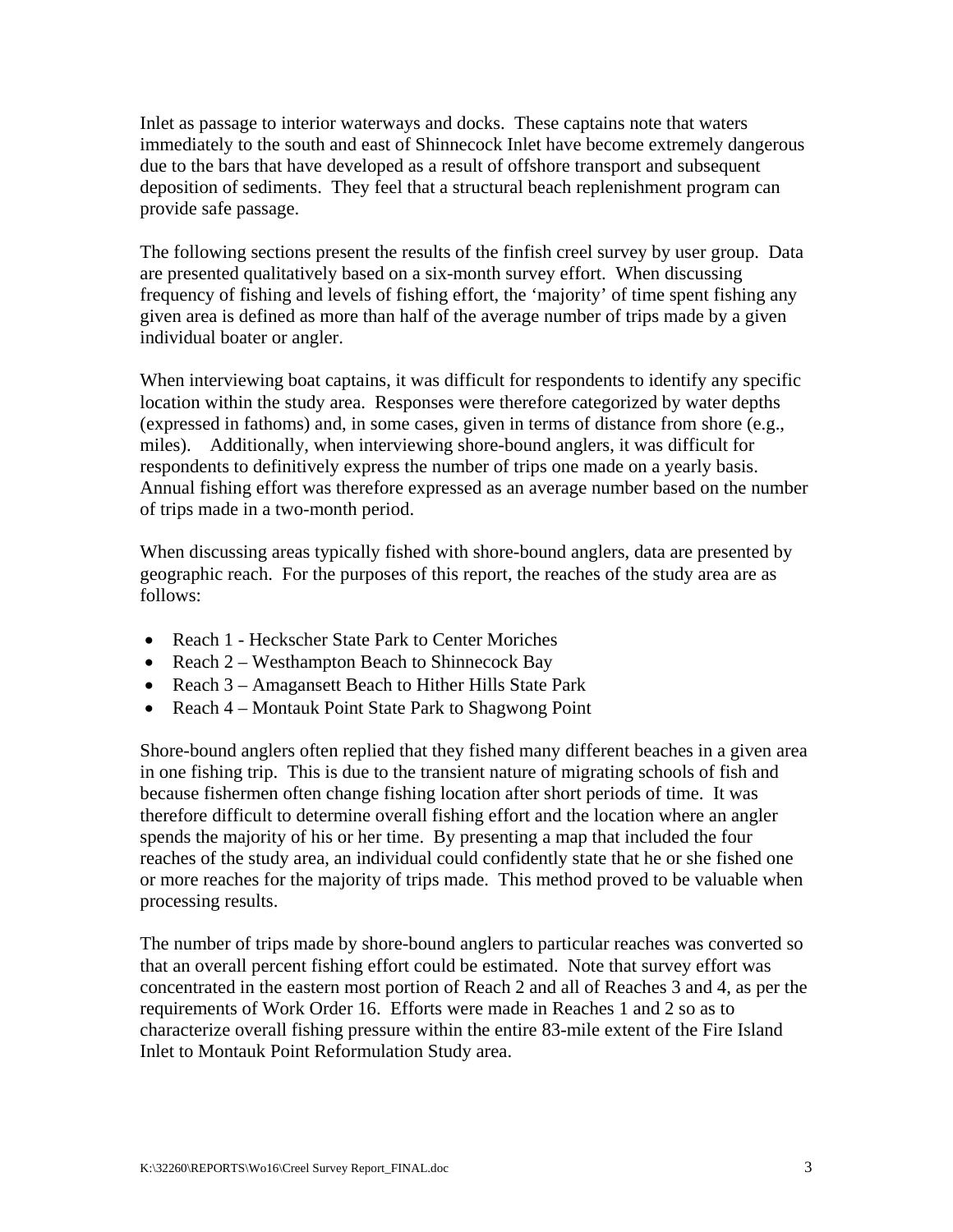Fishermen were asked to list the finfish species they targeted as a function of season. This information is useful because there is a general lack of creel data pertaining to the easternmost zones of the study area. This information may also serve as baseline data for future studies in the area.

### **Recreational Fishermen**

#### **Surf Anglers**

Of the 100 surf fishermen interviewed, 81 (81%) fished the waters of the study area for the majority of their fishing trips. Twelve of the anglers surveyed spent the majority of their time fishing Reach 1. Ten anglers spent equal effort fishing Reaches 1 and 2. Thirty-six anglers equally fished Reaches 3 and 4. The remaining 23 anglers surveyed fished Reach 4 exclusively.

The remaining 19 (19%) fishermen did not fish in the waters of the study area for the majority of their fishing trips due to the distance they needed to travel to reach the beaches and bays. These 19 respondents generally consisted of tourists who were incorporating some recreational fishing as part of their stay. Seven anglers were interviewed at Shinnecock Inlet, while the remaining 12 were interviewed at Montauk State Park.

The following graph presents a distribution of fishing effort among the four reaches. Of the 100 anglers surveyed, the majority of them concentrated fishing efforts in Reach 4. Fishing pressure in Reach 1 was slightly less than that of Reach 3 while Reach 2 experienced the least.



### **Distribution of Surf Anglers in Study area – Reaches 1 - 4**

The overall average number of fishing trips made by shore-bound anglers to any of the four reaches in the study area was approximately 9 trips per month. This number was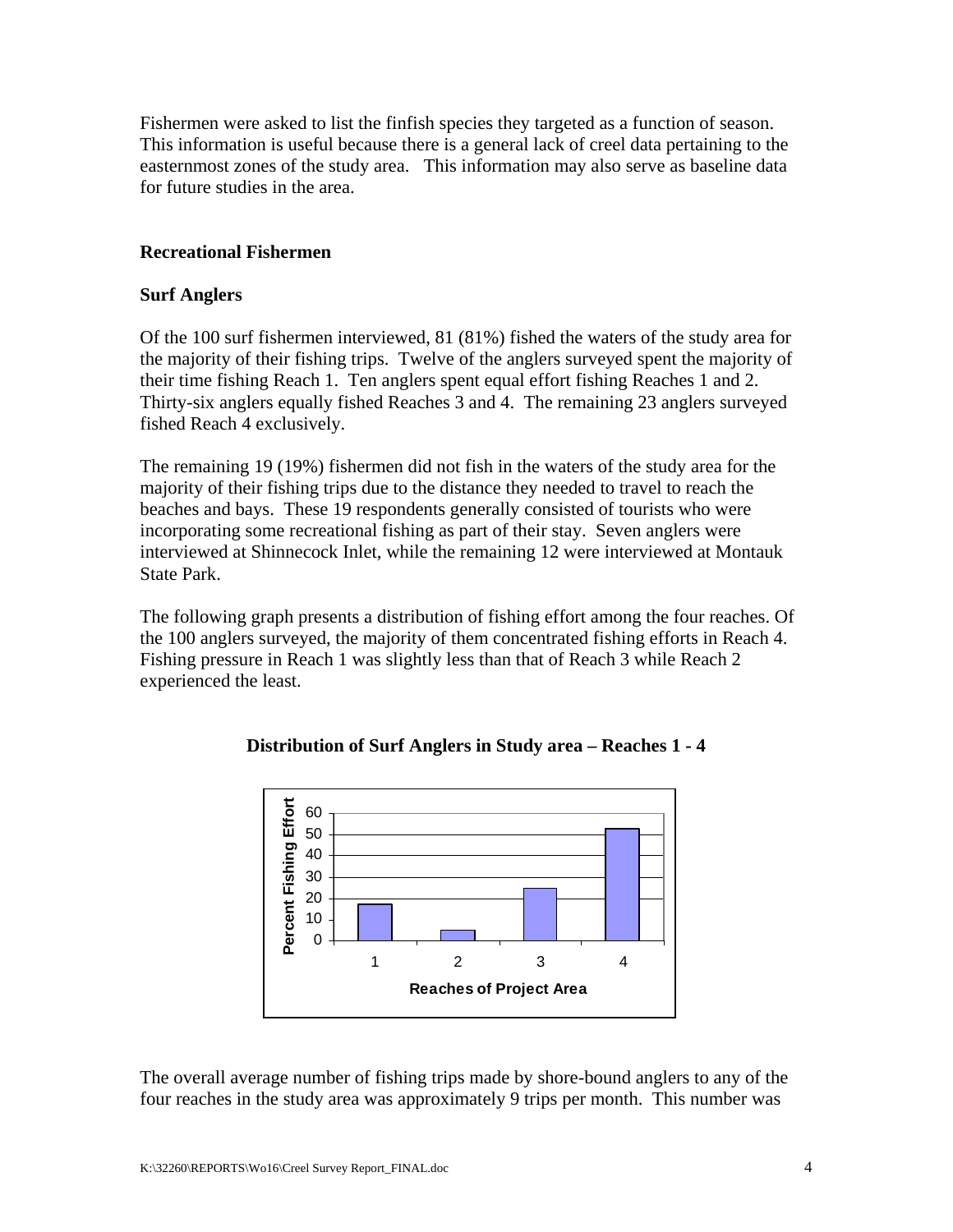derived by first calculating the average number of trips made by fishermen to a given reach; the overall average was then calculated from the mean values of each reach. Note that this average number is based on the estimated number of trips made during a twomonth period. It is also important to note that this average number is subject to variation as a function of weather.

On average, the distance a surf angler was required to travel from home to his or her primary fishing grounds was 10 miles or less. Additional mileage was usually incurred because fishermen often drove to multiple fishing locations over the course of any given trip. This average distance was estimated based on responses from the 81 anglers that spent the majority of their time fishing in the study area. Responses from the remaining 19 respondents generally ranged between 60 and 200 miles. Three respondents were from overseas so their travel distances were not used in the calculation of average distance travelled.

The following table lists the finfish species most targeted by surf anglers participating in the creel survey. The species are listed in order of recreational preference.

| <b>Common Name</b>     | <b>Scientific Name</b>        |
|------------------------|-------------------------------|
| <b>Striped Bass</b>    | Morone saxatilis              |
| Summer Flounder        | Paralicthys dentatus          |
| Bluefish               | Pomotomus saltarix            |
| Weakfish               | Cynoscion regalis             |
| <b>Winter Flounder</b> | Pseudopleuronectes americanus |

## **Target Species of Surf Anglers Surveyed**

Summer flounder, bluefish, and weakfish are targeted in the spring, summer, and early fall. Winter flounder is targeted in the very early spring and early winter. Striped bass is pursued year-round.

Anglers were also asked to provide information pertaining to incidental catches of nontarget species. The number one response was sea robin. There are two prominent species of sea robin occurring in the study area (*Prionotus carolinus* and *P. evolans*). It could not be confirmed which species was taken. Other non-target species taken by surf anglers include windowpane flounder (*Scopthalmus aquosus*), dogfish species (*Mustelus* and *Squalus* spp.), and skates (*Raja* spp.). Anglers were not capable of identifying dogfish or skates by species.

## **Private/Open Charter Boat Captains**

Of the 12 open and private charter boat captains interviewed, all captains fished the waters of, or in close proximity to, the study area. The variation in terms of areas fished was a function of species sought and time of year. In general, open and private charter boat captains fished these waters during the late summer, fall and early winter. Charter boat captains generally concentrated fishing efforts in waters outside (i.e., greater than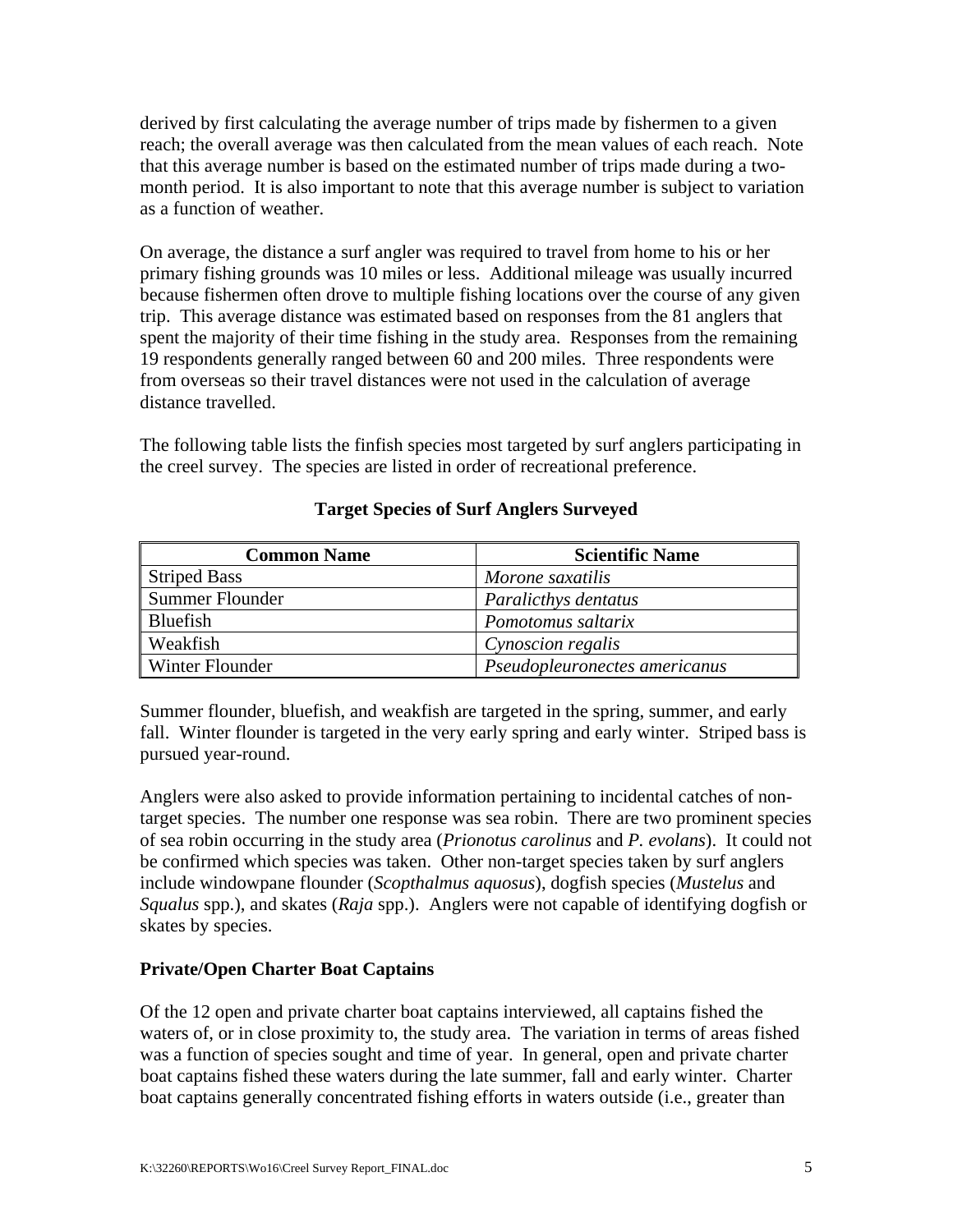1.5 miles offshore) of the study area during spring and summer months. Private and open charter boat captains were interviewed dockside at Oakland's Marina in the Shinnecock Bay area and Montauk Harbor in Montauk Point.

Those captains fishing the waters of the study area during the late summer, fall, and early winter typically drifted and/or trolled beaches and points in close proximity to their respective home ports. When asked about depths of water typically fished in the study area, they all responded that normal depths ranged from 2 to 10 fathoms, but varied as a function of locating fish. The captains report they rarely have to venture further than 15- 20 miles in any direction from their respective homeports.

When fishing the waters of the study area, all charter boat captains targeted striped bass, summer flounder, bluefish, weakfish, and winter flounder. Summer flounder, bluefish, and weakfish were targeted in the spring, summer, and early fall. Winter flounder was targeted in the very early spring and early winter. Striped bass is pursued year-round when fishing the waters of the study area.

In terms of effort (i.e., number of days fished), all captains responded that they fished almost every day (20 to 25 days per month on average) of those months that they targeted species in the waters of the study area, assuming fair weather. Note, however, that private charter boat captains generally stop fishing altogether from January to March. Down time was generally attributed to maintenance, weather, and/or periods of slow business.

When open charter boat (head/party boats) captains fished outside of the study area, they typically did so when the aforementioned target species could not be found in sufficient numbers close to shore. When catches of these inshore species dwindled (late fall and winter), party boat captains targeted other bottom-dwelling species including black seabass (*Centropristis striata*), Atlantic Cod (*Gadus morhua*), and Spotted Hake (*Urophycis regia*). Fishing for these species was conducted outside of the study area.

When private charter boat captains fished outside of the study area, they generally concentrated their efforts on pelagic offshore species that moved into shelf waters during the summer months. The following table presents those species most targeted by charter boat captains fishing outside the waters of the study area.

| <b>Common Name</b>            | <b>Scientific Name</b> |
|-------------------------------|------------------------|
| Albacore Tuna                 | Thunnus alalunga       |
| <b>Atlantic Bonito</b>        | Sarda sarda            |
| Bluefin Tuna                  | Thunnus thynnus        |
| False Albacore (Little Tunny) | Euthynnus alletteratus |
| <b>Shortfin Mako</b>          | Isurus oxyrinchus      |
| Yellowfin Tuna                | Thunnus albacares      |

### **Target Species of Charter Boat Captains Fishing Waters Outside Study area**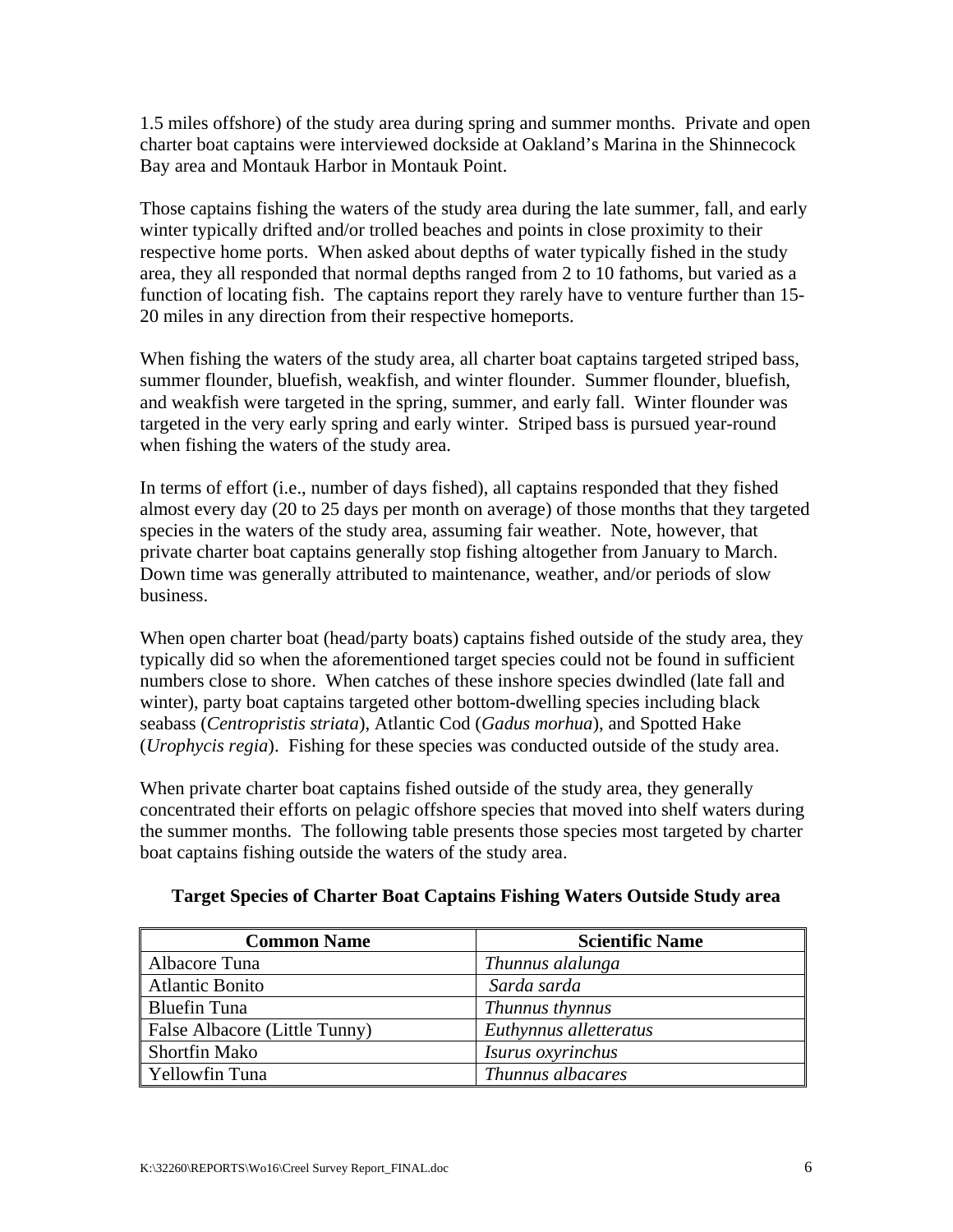When asked to provide information regarding incidental catches of non-target species when fishing in the study area, responses reflected those of surf anglers. Information regarding incidental catches of non-target species when fishing outside of the study area was not recorded.

Of the twelve charter boat captains interviewed, all of them were local residents of towns in close proximity to their respective home ports. The distance needed to travel from home to the boat was ten miles or less.

## **Commercial Boat Captains**

Of the six commercial fishing boat captains interviewed, all but two consistently fished the waters of the study area during the summer. Commercial boat captains operating in the study area during summer months generally concentrated efforts between Smith Point and Montauk Point. The remaining two captains concentrated efforts at least 15 miles offshore.

Commercial fishing boat captains generally fished waters outside of the study area for the remaining seasons of the year in depths ranging from 10 to 130 fathoms. Squid (*Lologo pealei* and *Illex illecebrosus*,) butterfish (*Peprilus triacanthus*), and mixed groundfish (i.e., flounders and hake species) were the most heavily targeted finfish species among commercial boat captains using the waters of the study area. Squid and butterfish are targeted year-round. Groundfish is targeted as a function of species-specific regulations but as a rule, flounders are targeted during the spring and summer while hake is targeted during the fall and winter.

Of the six commercial boat captains interviewed, five operated trawlers while one used gill-netting gear. The average number of days fished, regardless of time of year, was 25 per month. When not fishing waters of the study area, distance from shore ranged between 15 and 100 miles.

Incidental catches of non-target species were low among trawlers due to the fact that the gear is designed to catch specific fish of commercial importance. This is especially true of those nets designed to catch squid. When incidental catches are made, however, sea robin, skate, dogfish, and herring and shad (*Alosa* spp.) comprise the majority of nontarget species. The gill-net captain replied that skate made up the majority of non-target species taken.

Of those captains interviewed, all of them lived locally (i.e., within 10 miles of their respective dock).

### **Marine Mammal/Sea Turtle Sightings**

To help estimate the occurrence of marine mammals and sea turtles in the study area, all survey respondents were asked if they make incidental sightings when engaged in fishing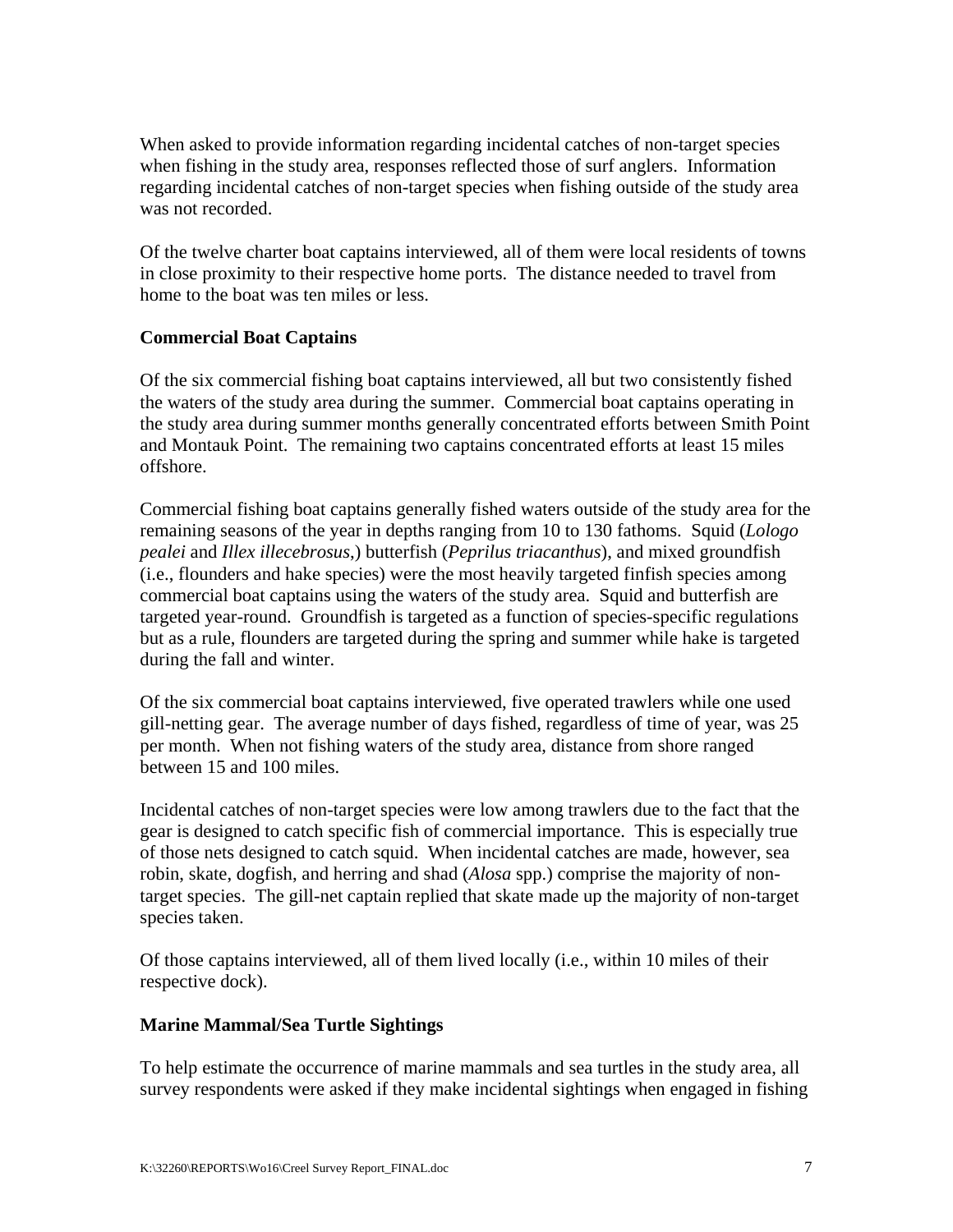activities. Surf fishermen responded that they occasionally spot dolphins and porpoises swimming close to the beaches and inlets in the summer months. Charter boat captains remarked that they see dolphins and porpoises as well as the occasional sea turtle sighting when fishing in or near the waters of the study area. Commercial fishing boat captains gave similar reports and added that they see more mammals in offshore waters (e.g., whales).

### **Conclusion**

Based on information taken from respondents, the results of the finfish creel survey program suggest that the study area is subject to heavy fishing pressure by those having both commercial and recreational fishing interests. Results are representative of typical fishing interests and efforts for the south shore and adjacent bays of Long Island between Heckscher State Park and Montauk Point, NY. Species targeted, as well as those taken as bycatch, represent a typical fisheries profile for communities inhabiting this coastal area.

It is important to note, however, that this finfish creel survey was conducted in approximately 15 days over the course of a six-month period. Limitations of area coverage, time frame, as well as the number of people able to be reached should be recognized when considering the results of the survey. The information collected from the survey, however, is sufficient to characterize the recreational, and to a lesser degree, the commercial fisheries use of waters in the study area among the various user groups. The data is also sufficient to characterize the finfish and/or other non-target species being taken or observed by the various user groups in the study area.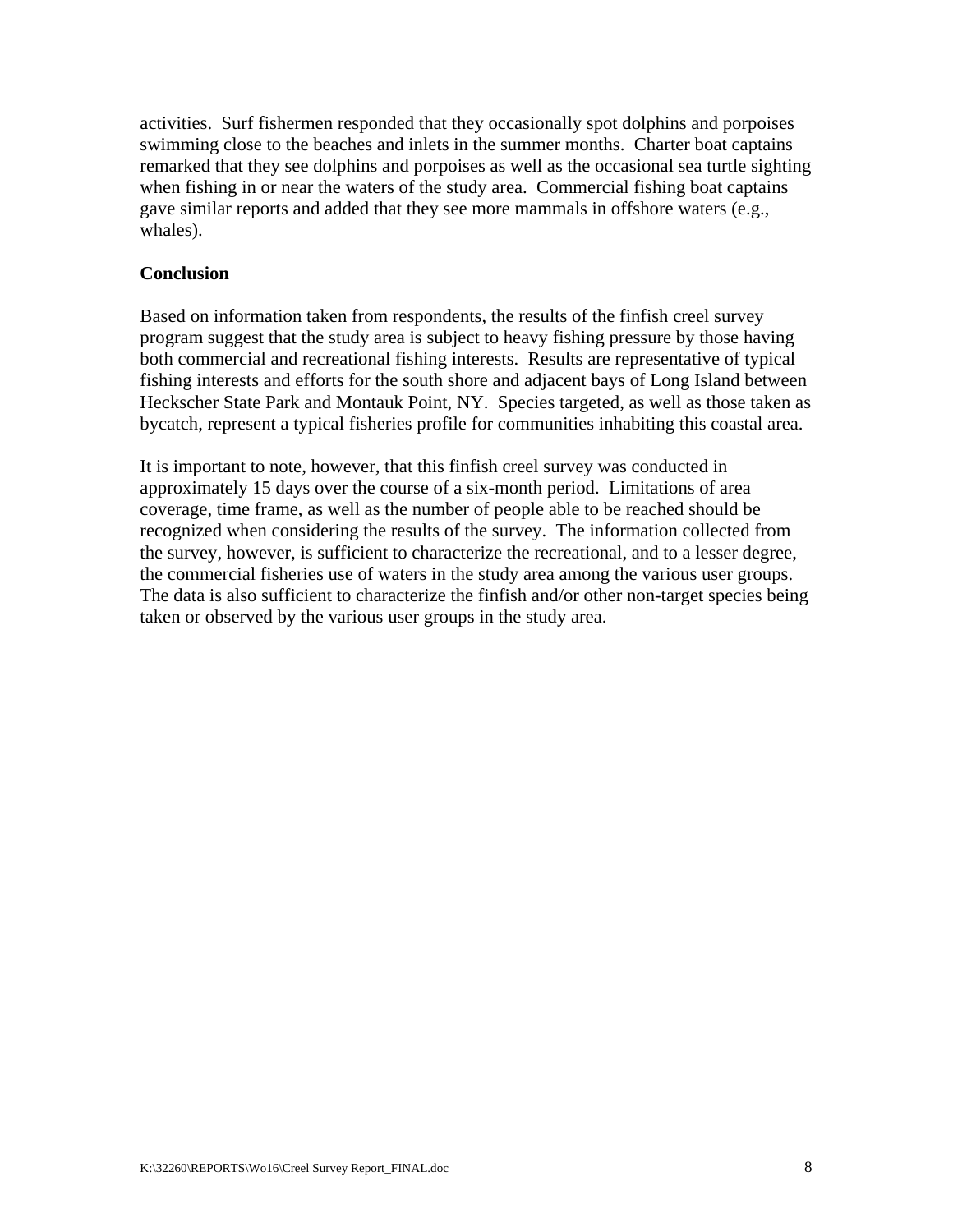### **Generalized Shore Zone Ecological Inventory of Selected Areas in the Eastern Zone Fire Island to Montauk Point Reformulation Study New York**

### **FinFish Creel Survey - Survey Questionnaire**

Interviewee No.

Reach

Respondent's Name\_\_\_\_\_\_\_\_\_\_\_\_\_\_\_\_\_\_\_\_(optional)

Home State and County\_\_\_\_\_\_\_\_\_\_\_\_\_\_\_\_\_\_\_\_\_(optional)

- 1. Please specify your fishing interest (choose all that may apply):
	- a) Recreational (boat)
		- 1. privately owned
		- 2. open boat (e.g. party/head boat)
		- 3. private charter for hire
	- b) Recreational (surf/back bay)
	- c) Commercial
- 2. If commercial, specify type of gear employed:
	- a) Trawl net
	- b) Gill net
	- c) Long-line
	- d) Hook and line (e.g. Blue fin Tuna fishermen)
- 3. Typically, where do you fish? Be as specific as possible.
	- a) How often do you fish in this location?
	- b) How far did you travel to fish here today?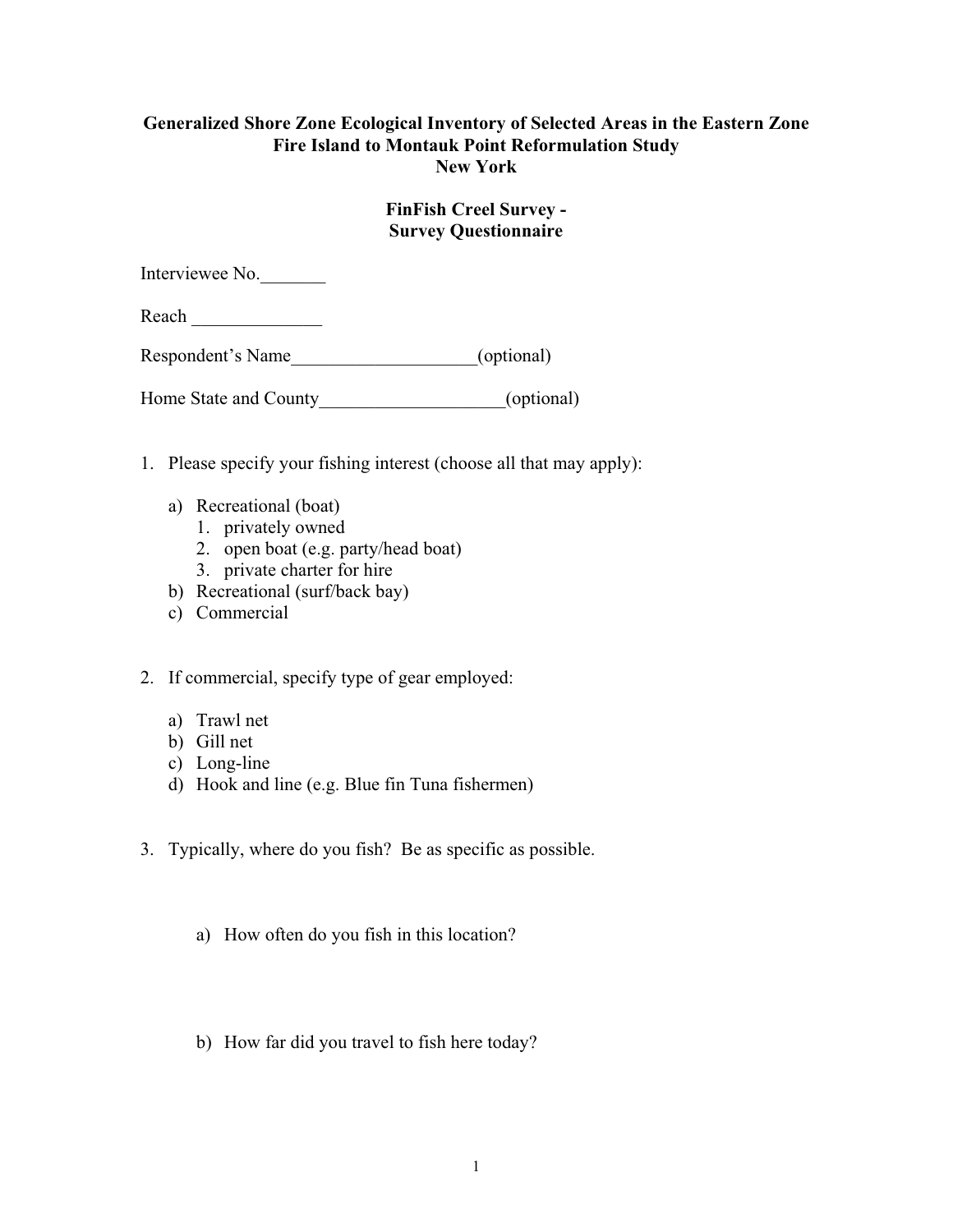4. If from a boat, what depths of water do you typically fish? Provide a general range of depths.

# 5. Catch Composition By Season

Please use the following table to indicate the target species on a seasonal basis. Mark a check for the species targeted in the each of the four seasons.

| <b>Species</b>           | <b>Spring</b> | Summer | Fall | Winter |
|--------------------------|---------------|--------|------|--------|
| <b>Atlantic Mackerel</b> |               |        |      |        |
| Blackfish (Tautog)       |               |        |      |        |
| <b>Black Seabass</b>     |               |        |      |        |
| Bluefish                 |               |        |      |        |
| Blue Fin Tuna            |               |        |      |        |
| <b>Bonito</b>            |               |        |      |        |
| <b>False Albacore</b>    |               |        |      |        |
| Scup (Porgy)             |               |        |      |        |
| Shark*                   |               |        |      |        |
| <b>Striped Bass</b>      |               |        |      |        |
| Summer Flounder          |               |        |      |        |
| Weakfish                 |               |        |      |        |
| Winter Flounder          |               |        |      |        |
| Yellowfin Tuna           |               |        |      |        |
| Other*                   |               |        |      |        |

\* Please use the space provided below to indicate species.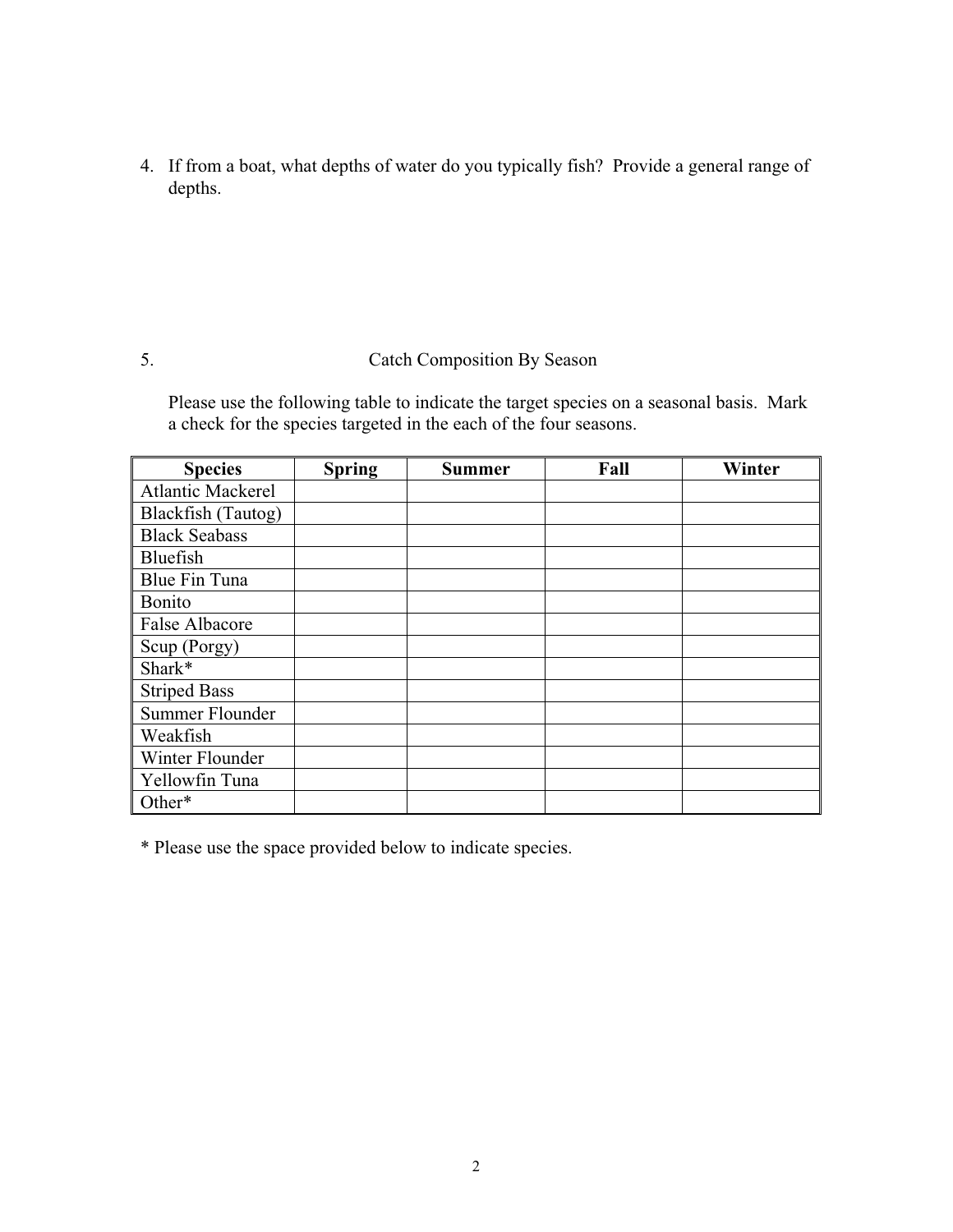6. When targeting specific species, what other non-target (by-catch or trash fish) species have you caught? List as many as you can.

7. Have you taken any fish today or within the last 30 days? If so, what kinds?

- 8. Please provide your level of fishing effort in the space below.
	- a) How many days have you fished in the last 12 months?
	- b) How many days have you fished in the last 2 months?
	- c) How long do you usually fish?
	- d) How much longer will you fish today?

9. If your fishing is recreational, do you tend to follow or look for schools of baitfish to improve your catching opportunities? If so, what baitfish do you typically encounter?

10. While fishing, how often do you make incidental sightings of marine mammals (e.g., dolphins, whales, and/or seals) and/or sea turtles? When do these sightings occur?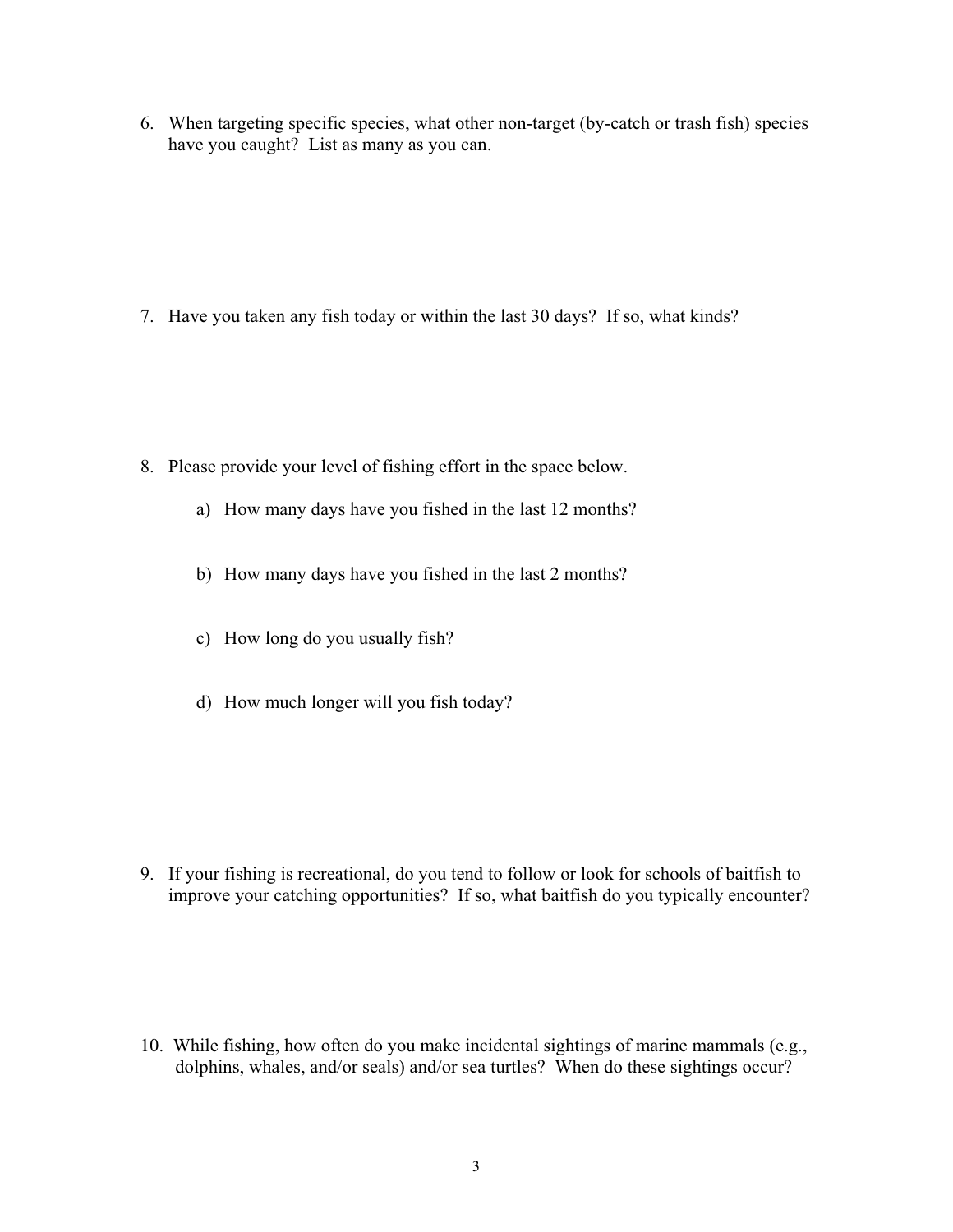11. How is fishing so far this year compared to last year?

Notes:

Interview Status

- 1. Questionnaire Completed
- 2. Item(s) Refused
- 3. Item Number(s) Refused\_\_\_\_\_\_\_\_